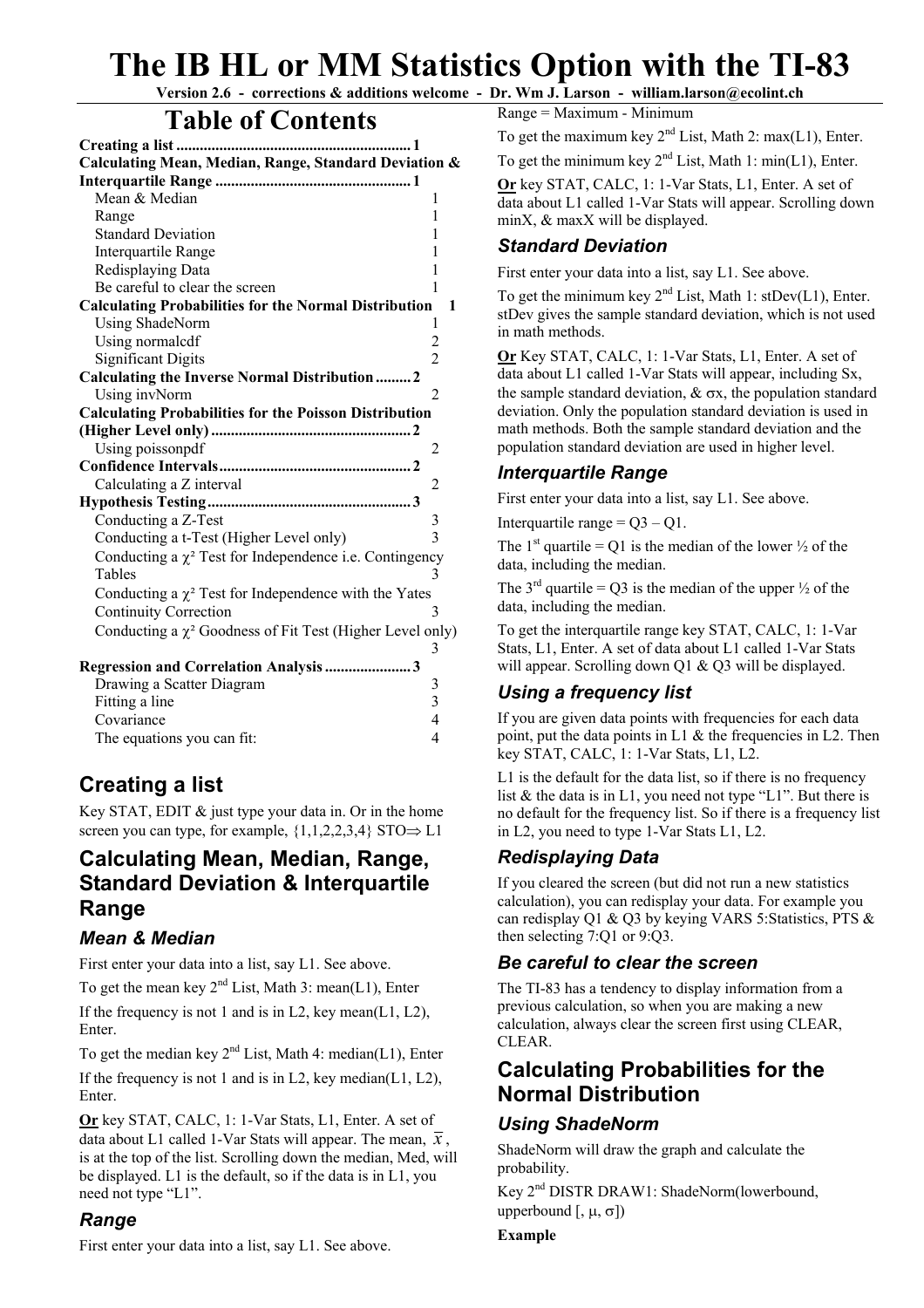Find P(z < -0.5). (The default vales of  $\mu$  = 0,  $\sigma$ = 1 are desired, so they need not be entered.)

Key DISTR DRAW 1: ShadeNorm(-100, -.5)

The graph, the lower bound (-100, being 100 standard deviations from the mean, is effectively minus  $∞$ ), the upper bound and the  $P(z<0.5)$ , i.e. 0.3085 are displayed.

If the graph is not visible, set the Window to:

 $xmin = -3$  $Xmax = 3$  $X\text{ }$ scl = 1  $Ymin = -0.25$  $Y$ max = .5  $Y\text{ }$ scl = .25  $Xres = 1$ 

#### **Example**

If  $\mu$  = 55,  $\sigma$ = 10, find P(x < 65).

Key ShadeNorm(-E99, 65, 55, 10).

The graph, the lower bound  $(-1\times10^{99})$  & the upper bound,  $P(x \le 65)$ , i.e. 0.841 are displayed.

Unless you first keyed  $2<sup>nd</sup> DRAW 1$ : ClrDraw, the graph may not be redrawn from a previous graph, although he numbers on the bottom will be correct.)

If the graph is not visible, set the Window to:

| $xmin =$             | 25      | (i.e. $\mu - 3\sigma$ ) |
|----------------------|---------|-------------------------|
| Xmax =               | 85      | (i.e. $\mu + 3\sigma$ ) |
| $X\textnormal{sc}$ = | 10      | $(i.e. \sigma)$         |
| $Ymin =$             | $-.025$ | $(i.e. -1/4\sigma)$     |
| $Y$ max =            | .05     | (i.e. $1/2\sigma$ )     |
| $Y\text{sc}$ =       | .025    | (i.e. $1/4\sigma$ )     |
| Xres                 |         |                         |

#### **Example**

If  $\mu = 55$ ,  $\sigma = 10$ , find  $P(40 \le x \le 65)$ .

Key ShadeNorm(40, 65, 55, 10).

### *Using normalcdf*

normalcdf will only calculate the probability, i.e. the **normal c**umulative probability **d**istribution **f**unction.

Key 2nd DISTR DISTR (the default)

2: normalcdf(lowerbound, upperbound  $[$ ,  $\mu$ ,  $\sigma$ ])

#### **Example**

If  $\mu$  = 55,  $\sigma$ = 10, find P(x < 65).

Keying DISTR DISTR normalcdf (-E99, 65, 55, 10) will display 0.841.

We usually want the cumulative distribution function (cdf) for the normal distribution. The **p**robability **d**istribution **f**unction (pdf) would be useful to graph the normal curve in Y=, but ShadeNorm already does that.

### *Significant Digits*

Notice that more significant digits are available with the TI-83 than with a normal distribution table in a textbook. However in the real world  $\mu \& \sigma$  are usually not known with enough accuracy to make this meaningful.

# **Calculating the Inverse Normal Distribution**

### *Using invNorm*

For  $\Phi(a) = P(Z \le a)$  if  $\Phi$  is known but a is not known, invNorm will calculate a.

Key  $2<sup>nd</sup>$  DISTR DISTR (the default)

3: invNorm(area, [,  $\mu$ ,  $\sigma$ ])

#### **Example**

If  $P(Z \le a) = .6$ , find a. (The default vales of  $\mu = 0$ ,  $\sigma = 1$ ) are desired, so they need not be entered.)

Keying DISTR 3: invNorm(.6) will give 0.253347

#### **Example**

If  $x \sim N(100, 5^2)$  &  $P(x \le a) = .20$ , find a.

Keying DISTR 3: invNorm(.2, 100, 5) will give 95.8.

# **Calculating Probabilities for the Poisson Distribution (Higher Level only)**

### *Using poissonpdf*

Since the Poisson distribution is discrete, either the cumulative distribution function (cdf) or the probability distribution function (pdf) would be useful. Use the pdf to find the probability that one value is observed  $(X = X_0)$  & the cdf to find the probability that one of a range of values is observed  $(X \le X_0)$ .

Key  $2^{nd}$  DISTR DISTR (the default), B: poissonpdf( $\mu$ ,x) or Key  $2^{nd}$  DISTR DISTR (the default), C: poissoncdf( $\mu$ ,x)

#### **Example**

If  $\mu = 3.75$ , find  $P(x = 6)$ .

Keying DISTR DISTR poissonpdf (3.75,6) will display 0.0908.

#### **Example**

If  $\mu = 1.4$ , find  $P(x \ge 2) = 1 - P(x \le 1)$ 

Keying DISTR DISTR poissoncdf (1.4,1) will display 0.408.  $P(x \ge 2) = 1 - 0.408 = 0.592$ .

# **Confidence Intervals**

### *Calculating a Z interval*

Zinterval can be used to calculate a Confidence Interval. You can enter your entire sample  $\&$  have the TI-83 calculate  $\Box$  or you can enter  $\Box$  directly.

Key STAT TESTS 7: Zinterval. Then if you are entering  $\Box$ directly select Stats & key ENTER. Then enter  $\sigma$ ,  $\Box$ , n & the desired confidence level (as a decimal, not as a % - it's called the "C-Level"), select Calculate & key ENTER.

If you are given the actual sample numbers, i.e. not  $\Box$ , enter them into a list and then you can either calculate  $\Box$  as described above (key STAT, CALC, 1: 1-Var Stats, L1) & then use Zinterval Stats.

Or you can use Zinterval Data. In Data you must enter σ, n & the desired confidence level as before, but instead of  $\Box$  you enter the name of the list containing your data, e.g. L1, select Calculate & key ENTER.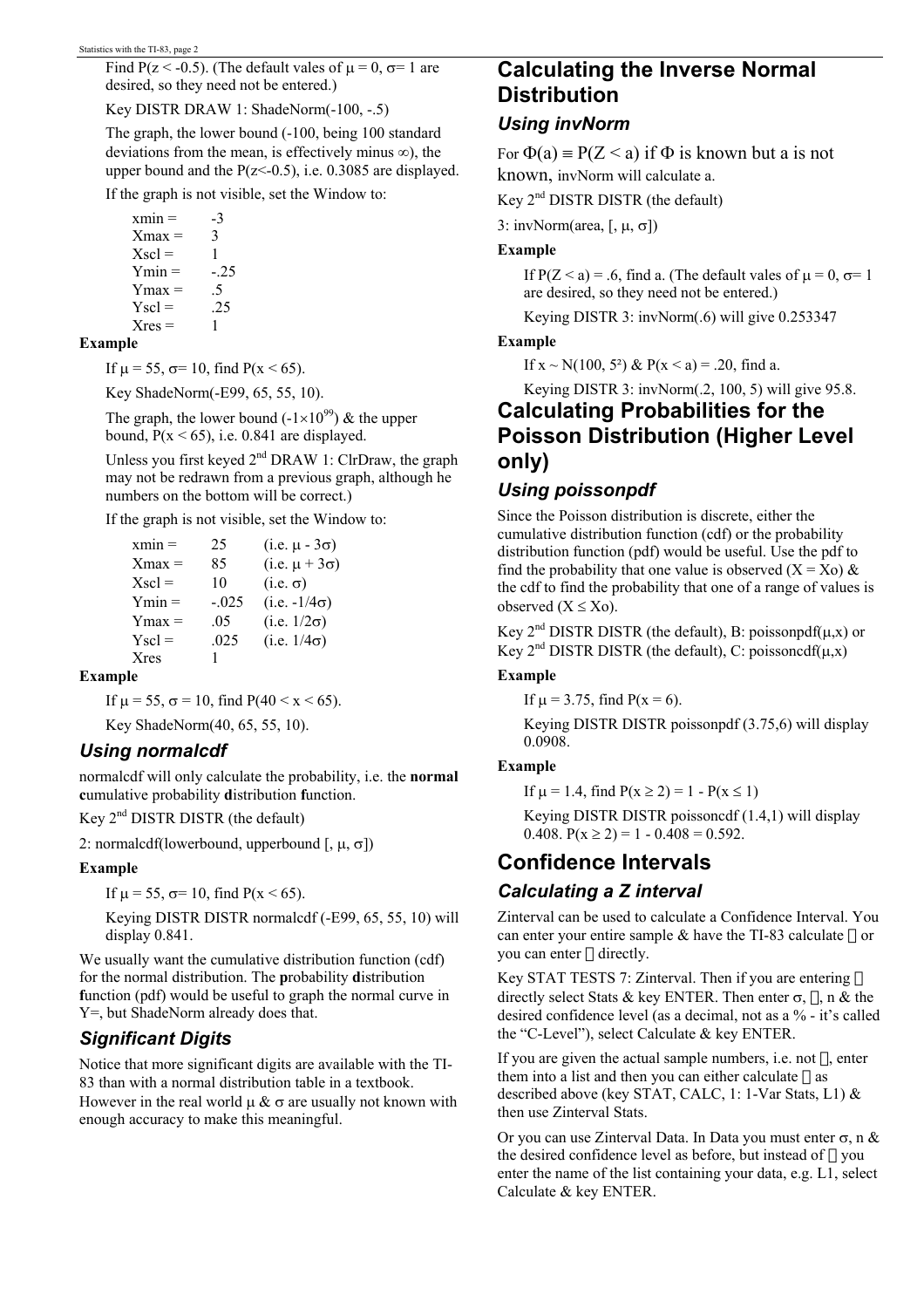# **Hypothesis Testing**

### *Conducting a Z-Test*

Z-Test is used to test a hypothesis. You can enter your entire sample & have the TI-83 calculate  $\Box$  or you can enter  $\Box$ directly. Key STAT, select TEST 1: Z-Test. Then if you are entering  $\Box$  directly, select Stats & key ENTER. Then enter  $\mu_0$ , σ,  $\Box$ , n & the alternative hypothesis. Select Calculate & key ENTER.

If you are using the actual sample numbers, i.e. not  $\Box$ , enter the data into a list and then use Z-Test Data. In Data you must enter  $\mu_0$ ,  $\sigma$ , n & the alternative hypothesis as before, but instead of  $\Box$  you enter the name of the list containing your data, e.g. L1, select Calculate & key ENTER.

# *Conducting a t-Test (Higher Level only)*

t-Test is used to test a hypothesis. It is more realistic than the z test in that s, the standard deviation calculated from the sample, is used, but it requires that the sample be approximately normal or large. For large samples the  $z \& t$ tests give the same answer.

You can enter your entire sample & have the TI-83 calculate  $\Box$  & s or you can enter  $\Box$  & s directly. Key STAT, select TEST 2: t-Test. Then if you are entering  $\Box$  & s directly, select Stats & key ENTER. Then enter  $\mu_0$ ,  $\Box$ , Sx (i.e. s) n & the alternative hypothesis. Select Calculate & key ENTER.

If you are using the actual sample numbers, i.e. not  $\Box$  & s, enter the data into a list and then use Z-Test Data. In Data you must enter  $\mu_0$ , σ, n & the alternative hypothesis as before, but instead of  $\Box$  you enter the name of the list containing your data, e.g. L1, select Calculate & key ENTER.

### *Conducting a* χ*² Test for Independence i.e. Contingency Tables*

 $\chi^2$ -Test is used to test a hypothesis of independence with a 2way contingency table.

First enter your data in a matrix. Key MATRIX, select EDIT, select a matrix to fill or edit, key ENTER, change the  $r \times c$ (number of rows & columns), if necessary & enter your data.

Now key STAT, TESTS, C:  $\chi^2$ -Test. Key in the name of the matrix containing your data (Observed) and the name of the matrix where you want the expected values placed by keying MATRIX NAMES, selecting the desired matrix name and keying ENTER. Otherwise use matrices A & B which will appear by default as the observed & expected matrices.

Then choose how to display your results: Draw or Calculate. Draw will draw the  $\chi^2$  distribution, and report  $\chi^2$  (the value of  $\chi^2$ ) & P (the probability of the observed values, if the null hypothesis of independence were true). Calculate will report  $\chi^2$ , P & df (the number of degrees of freedom). To view the expected value matrix, key MATRIX, EDIT 2:B (assuming you used B, the default). Note that for a  $\chi^2$  test df = (r - 1)(c-1).

### *Conducting a* χ*² Test for Independence with the Yates Continuity Correction*

When the df = 1, i.e. when the observed is a  $2 \times 2$  table, the IB requires that Yates Continuity Correction be applied.  $χ²$ 

 $\text{(corrected)} = \sum \frac{(|Obs - Exp| - E}{Exp}$  $\frac{(|\textit{Obs} - \textit{Exp}| - 0.5)^2}{\sum_{r=1}^{12}}$  **.** Enter your

observed data in a matrix, say [A]. Make sure matrix B is set

to be  $2 \times 2$ , using Matrix EDIT and keying in  $2 \times 2$ . Key STAT, TESTS, C:  $\chi^2$ -Test [A] [B] ENTER. Unfortunately I have not been able to find a way to get the TI-83 to do the Yates Continuity Correction, so now you have to do it by hand. Copy out the 4 expected values from  $[B]$  & do the

math. Example suppose the Observed is  $A = \begin{bmatrix} 2 & 1 \end{bmatrix}$  $\rfloor$  $\begin{vmatrix} 18 & 10 \\ 8 & 14 \end{vmatrix}$ L  $\mathbf{r}$ 8 14  $\begin{bmatrix} 18 & 10 \\ 0 & 11 \end{bmatrix}$ .

The TI-83 will give the expected B =  $\begin{bmatrix} 1 & 1 & 4 & 10 & 56 \end{bmatrix}$  $\rfloor$  $\begin{bmatrix} 14.56 & 13.44 \\ 11.44 & 10.56 \end{bmatrix}$ L  $\overline{ }$ 11.44 10.56 14.56 13.44 . So

now by hand do (|18 - 14.56| - 0.5)²/14.56 + (|10 - 13.44| -  $0.5$ <sup>2</sup>/13.44 + ( $|8 - 11.44 - 0.5$ <sup>2</sup>/11.44 + ( $|14 - 10.56|$  -0.5)²/10.56. Luckily it turns out that the numerator of these 4 terms is always the same for a  $2 \times 2$  table, in our example 8.6436. So you only need to calculate  $8.6436 \times (1/14.56 +$  $1/13.44 + 1/11.44 + 1/10.56 = 2.81$ . Now go to the  $\chi^2$  table & find that for  $df = 1$  the critical 5% value is 3.841. Since 2.81 < 3.841, we fail to reject (accept) the assumption of independence.

### *Conducting a* χ*² Goodness of Fit Test (Higher Level only)*

A Goodness of Fit Test tests whether the population fits a model, e.g. binomial, Poisson, uniform, normal, etc. The normal, binomial, Poisson, & geometric probability distributions are in  $2^{nd}$  DISTR. There is no  $\chi^2$  Goodness of Fit function in the TI-83, but it is easy to calculate. Put the Observed Values in L1 and the Expected Values (the values that you would get if the model you are testing is correct) in L2. In L3, enter the formula  $(L1 - L2)^2 / L2$ . (To enter a formula scroll up to L3, key ENTER & type it in.)

To find the  $\chi^2$  test statistic, enter sum(L3). To find p, enter  $χ²cdf(sum(L3),E99,df)$ .  $χ²cdf$  is in 2<sup>nd</sup> DISTR. E99 is a very good approximation to  $\infty$ . Note that for a best fit model df =  $k - m - 1$ , where  $k =$  the number of data categories and  $m =$ the number of parameter values estimated on the basis of the sample data.

# **Regression and Correlation Analysis**  *Drawing a Scatter Diagram*

First enter your data into lists. See above. Then Key 2<sup>nd</sup> STAT PLOT, choose a Plot, ENTER, Select ON, Type: scatter (the squiggle of dots in the upper left), the names of your x & y lists (E.g. L1 & L2 - note that these are  $2^{nd}$  1 & 2<sup>nd</sup> 2). Then Key GRAPH and ZOOM 9: ZoomStat.

# *Fitting a line*

Eleven kinds of regressions for fitting data to a particular type of equation are available. Only 8:  $LinReg(a+bx)$  is needed for the IB. Each of them except D accept the following optional parameters Xlistname, Ylistname, freqlist, regeq. regeq is where the fitted regression equation will be stored. The defaults are L1, L2, 1, RegEQ.

If you type the independent variable into  $L1 \&$  the dependent variable into L2, you can use the defaults, i.e. avoid keying in the list names. It is useful to have the regression equation, so that you can plot it on top of the scatterplot to see if the fit looks good.

You can paste regeq to Y1 by going to Y1 in  $Y=$  and then keying VARS 5: Statistics EQ 1: RegEq. Or if you want the Equation saved to Y1 instead of RegEQ, key  $LinReg(a+bx)$ L1, L2, Y1. (Or whatever lists & equation you are using.) Note if you are using the defaults  $(L1, L2, \text{freqlist} = 1)$  they